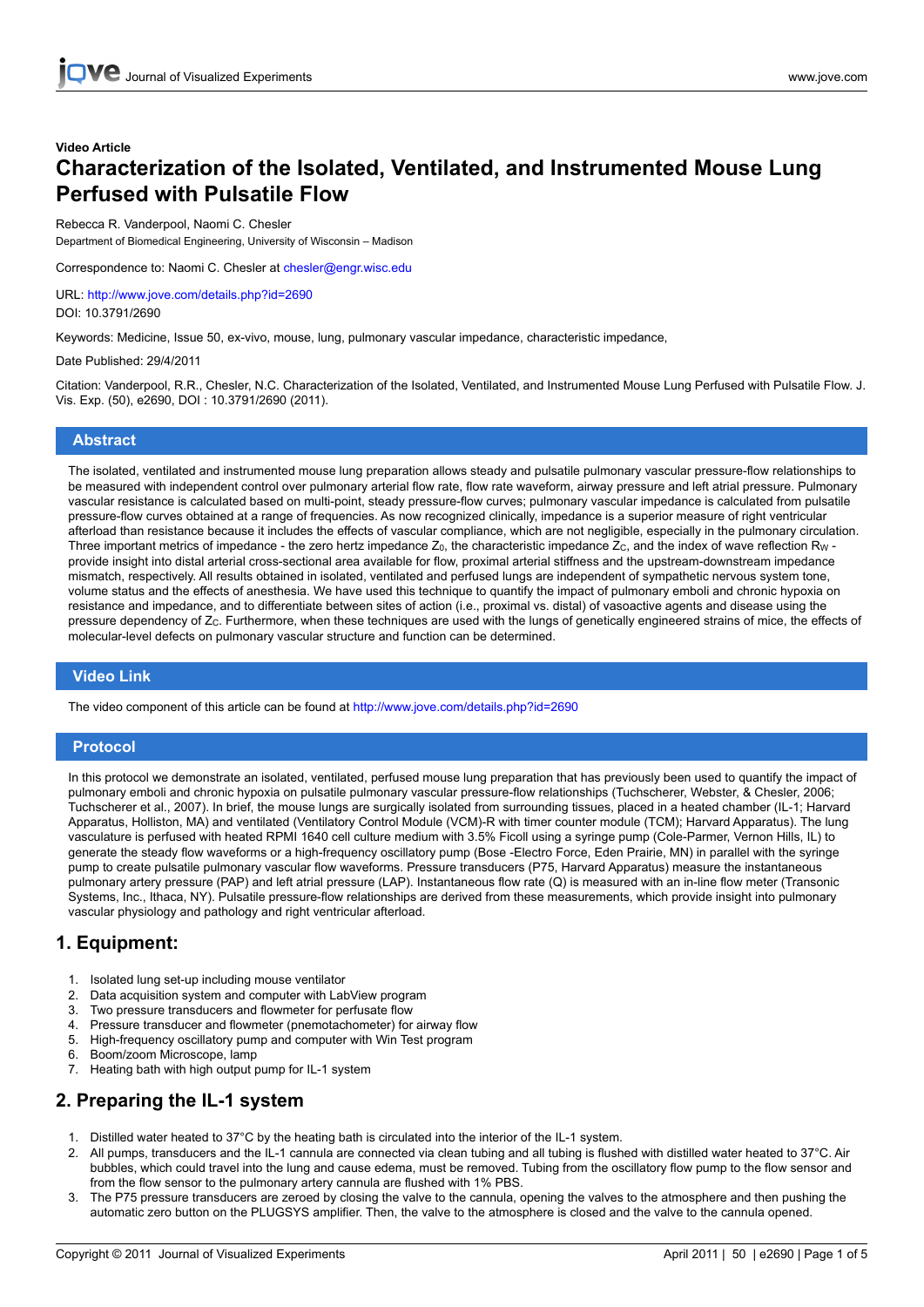The ceramic porous piece in the ventilation pathway of the IL-1 system is wetted to provide humidity.

## **3. Solutions**

- 1. Prepare 3.5% by volume Ficoll-RPMI solution and sterile filter the media. Filtering the media ensures there are no large particles that could unintentionally embolize the lung. Using sterile media also reduces the likelihood of sudden edema developing in the lung. Fill one 10 ml syringe with RPMI for surgery and one 60 ml syringe with RPMI for each experimental trial. Heat the perfusate in a 37 °C water bath.
- 2. Prepare 1ml of heparin 500IU/100g body weight of the mouse (approximate). The heparin salt is 158IU/mg. For a ~25 g mouse, mix 1.25 mg heparin salt with 1ml PBS solution in a small microcentrifuge tube.

# **4. Ventilating a Mouse**

- 1. After an intraperitoneal injection of 150 mg pentobarbital in solution per kilogram into the mouse, ensure deep anaesthesia by performing a hard pinch on a paw. If there is no reaction, prepare the mouse for surgery by pinning its front paws to corkboard for stability. Note: Throughout the experiment anesthetic depth is monitored by carefully observing the animal. The pins in the paws and frequent incisions act as noxious stimuli, the lack of response to which confirms that the animal remains in a surgical plane of anesthesia.
- 2. Spray the chest with 95% alcohol to wet down the fur and use straight forceps to grab the skin at the neck. Cut a 1 cm opening in the skin using the straight scissors.
- 3. Once the inside of the neck is exposed, remove all the white glandular tissue and superficial muscle, looking for the esophagus and trachea. Isolate the esophagus and trachea from tissue on both sides and posteriorly.
- 4. Insert the small bent forceps under the trachea and grab a piece of suture on the other side. Pull the suture under the trachea and tie a loose surgeons knot. Do not tighten the suture or tie the knot.
- 5. Cut a small angled "v" in the trachea with small scissors; do not cut all the way through the trachea. Move the cork board and mouse to the heated IL-1 system. Using the two blunt forceps, grab the tracheal cannula and the trachea below the "v". Then, slide the tracheal cannula into the trachea through the "v" opening. Tighten the suture around trachea and tracheal cannula to secure the cannula inside the trachea. Tie the knot.
- 6. Begin ventilation (50% inspiration, 90 breaths/min, with deep inspiration) with room air.

## **5. Perfusing a Ventilated Mouse**

## **5.1. Access the right ventricle to inject heparin**

- 1. Spray mouse chest with alcohol again to re-wet the fur. Remove all of the skin on the chest above the ribs using straight forceps and straight scissors. Cut upward along the sternum. Lift the skin on each side and then cut the skin following the line of the lower ribs.
- 2. Grasp the xiphoid process at the bottom of the sternum with tweezers and cut a hole into the diaphragm using the straight scissors. Grab the diaphragm with the tweezers and cut it away from the ribs.
- 3. Grasp the xiphoid process again with the tweezers (left hand) and use the ball-tip, angled scissors to cut up the sternum and through ribs, being careful not to cut the lungs, the heart or blood vessels (use the ball-tip on the scissors to guide you). There will be blood but as long as the cutting edge of the scissors is against the sternum, the heart and lungs will not be cut.
- 4. Grasp the ribs on the left side and cut away as much of the ribs as necessary to expose the heart. Slowly inject the right ventricle with 0.1 ml heparin solution. This step is important to preventing blood clots in the lung, which damage endothelial cells and will impair perfusion. The heparin must be injected while the heart is still beating.

## **5.2. Cannulate the main pulmonary artery**

- 1. Cut away the rest of the ribs (left and right side) using the back (rounded) end of the forceps to gently push the lungs away from the rib wall. Grabbing the lungs themselves will damage the delicate tissue. Incidental contact between the scissor tips and the lung tissue will also cause damage.
- 2. Move the microscope into place over lung. Cut away the glandular and fatty tissue on top of the heart. Use the tweezers to pull it away from the arteries and veins and then cut with the spring scissors while the tissue is in tension.
- 3. Using another blunt set of tweezers, scoop from right to left from the top of heart under left atrium/ventricle to get the tip of the tweezers under the aorta and pulmonary artery (PA). Do this carefully- there should not be resistance to the tweezers. Using blunt tweezers reduces the likelihood of accidentally puncturing the pulmonary artery or aorta.
- 4. Once the tweezer tip is under the aorta and PA, grab a piece of suture and pull through. Tie a loose surgeons knot. Do not tighten the suture or tie the knot.
- 5. Optional: use the angled scissors to remove the lower half of the body. Cut down through the ribs and spine; cutting the aorta and vena cava will cause a significant amount of blood to flow -- use a Q-tip to staunch the flow. Place in a bag for disposal.
- 6. Prime PA cannula with 4 ml from a 10 ml syringe of RPMI. Double check that all tubing is free of air bubbles. Perfusion of the lung with distilled water or bubbles will result in edema.
- 7. Cut a small notch in the right ventricular free wall and insert the PA cannula, aiming down and to the right. The tip of the cannula should be visible through the transparent wall of the PA. Infuse a small amount of RPMI to confirm your location. Tighten the suture around the cannula, aorta and PA and tie the knot. Note that at this point, the aorta is also tied off so actual perfusion should not begin until the left atrium is cannulated.

## **5.3. Cannulate the left atrium**

1. Cut a notch in lower part of left ventricle and inert the left atrial (LA) cannula, aiming upwards. Slight pressure may be needed to open the mitral valve in this direction. In the correct location, the cannula tip will slip through and be secure without suture.

## **5.4. Begin perfusion**

1. Manually infuse RPMI from the 10 ml syringe at 0.3 ml per minute until RMPI is evident in the outflow tubing (pink-ish color in contrast to the clear PBS). If there is no flow in the outflow tubing, re-position the LA cannula. If no outflow can be obtained with re-positioning, check for a leak in the pulmonary artery. A leak or tear in the pulmonary artery cannot be repaired; this is cause for aborting the experiment.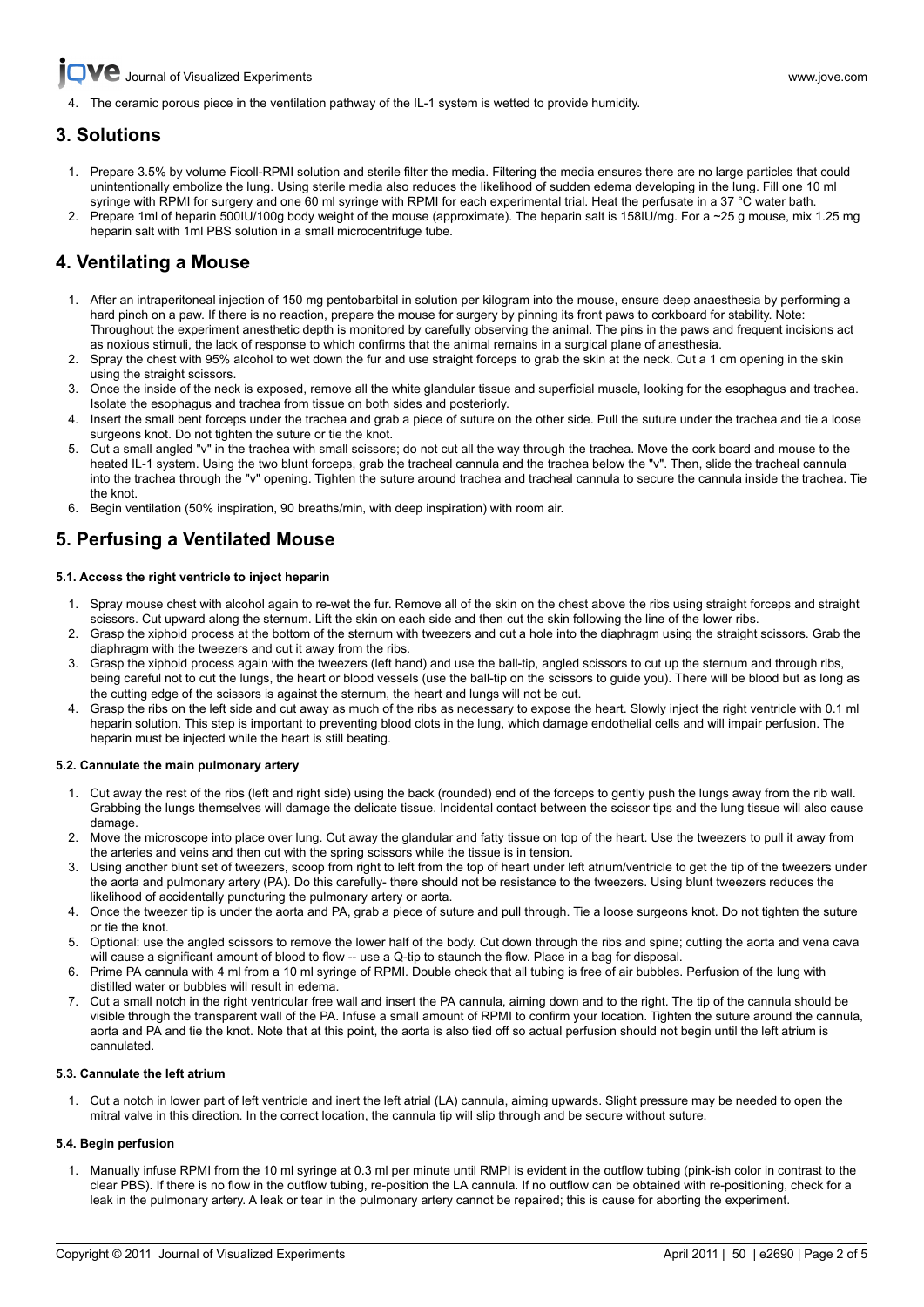[Journal of Visualized Experiments www.jove.com](http://www.jove.com)

[2. Conne](http://www.jove.com)ct a 60 ml syringe to the PA cannula through the IL-1 system and start 1ml/min infusion of perfusate, checking for leakage and making sure the lungs turn white, which shows that RPMI is replacing blood in the lungs. Perfuse with slow flow for two minutes.

# **6. Measuring Pulsatile and Steady Pulmonary Pressure-Flow Relationships**

- 1. For the pulsatile flow studies, first set the oscillatory pump piston displacements at the desired levels for each frequency in the WinTest program based on previous experiments. Due variability in lung structure and mechanics, the displacements have to be adjusted for each mouse. Set steady flow to the desired level. Open the valve to the oscillatory pump and start recording data right before running the oscillatory flow profile (Wintest program). Open the data file and plot the experimental flow (Q) in Excel. Adjust the oscillatory pump piston displacements at each frequency (Wintest program) so that Q max and Q min are as desired.
- 2. For steady flow trials, close the valve to the oscillatory pump. If this valve is left open, the oscillatory pump acts as a capacitor, dampening the changes from one flow rate to another. Collect data for at least 10 seconds at each flow rate or until the PA pressure does not change by more than 5%.
- 3. For either pulsatile or steady flow measurements, old ventilation at a constant pressure before data collection. Resume ventilation immediately after data collection.
- Watch for RPMI in the airway tubing; this is evidence of edema and is cause for aborting the experiment. Also, do not let RPMI reach the airway pressure or flow sensors because it will damage the transducers.

## **7. Representative Results:**

## **Representative Steady Results:**

In the isolated lung set-up the experimenter has the ability to independently control not only the pulmonary flow Q but also the airway pressure P air and left atrial pressure LAP. This is advantageous because Q, Pair and LAP influence the pulmonary vasculature and the resulting pulmonary artery pressure PAP. Another advantage is that results obtained are independent of sympathetic nervous system tone <sup>1</sup>, volume status, and anesthesia<sup>2</sup>.

PAP changes induced by stair-step changes in Q for fixed P<sub>air</sub> and either fixed or varying LAP are shown in Figure 1. Note that in the isolated lung preparation, the LAP cannula is typically connected to tubing that directs the perfusate into a waste container. With this tubing in place, LAP is linearly dependent on Q due to Poiseuille flow. However, the height of the outlet and waste container can be manually adjusted to provide a constant, non-zero LAP or the tubing can be removed to allow zero LAP that is independent of Q.

### **Representative Pulsatile Results:**

While arbitrary pulsatile flow waveforms can be generated with this system, we typically generate flow of the form Q = 3 + 2 sin (2*f*πt) ml/min at frequencies of *f* = 1, 2, 5, 10, 15 and 20 Hz to assess the linearized impedance of the pulmonary vasculature (Figure 2: top panel). From the resulting PAP, LAP and Q measurements, pulmonary vascular impedance magnitude (Z) and phase (θ) are calculated by first decomposing one full sinusoidal cycle of ΔP = PAP-LAP and Q at each imposed sinusoidal flow rate frequency into a series of sinusoidal harmonics using a Fourier transform. The ratio of the pressure transform to flow transform yields the pulmonary vascualar impedance, PVZ = FFT (ΔP)/FFT(Q), which has magnitude Z and phase θ. Input impedance Z<sub>0</sub>, characteristic impedance Z<sub>C</sub>, and index of wave reflection R<sub>W</sub>, are calculated from the impedance magnitude. In particular,  $Z_0$  is calculated from Z at the 0th harmonic ( $f = 0$  Hz) averaged over all frequencies,  $Z_C$  is calculated as the average of Z between the first minimum (5 Hz) and 20 Hz, and R<sub>W</sub> is calculated as  $(Z_0-Z_C)/(Z_0+Z_C)^3$ .



Figure 1. Steady flow waveforms (top row) and resulting pressures (second row: PAP, P<sub>air,</sub> LAP) as a function of time with different combinations of LAP and Pair. The bottom row shows PAP vs. Q. In (A) and (B), LAP increases and decreases with Q because the outflow tubing was in place. This tubing was removed for (C) so that LAP is constant and independent of Q. In (D) and (E) the height of the outlet tubing was adjusted manually so that LAP is higher but independent of Q. P<sub>air</sub> was either at end-inspiratory (A, C, D) or end-expiratory (B, E) pressure.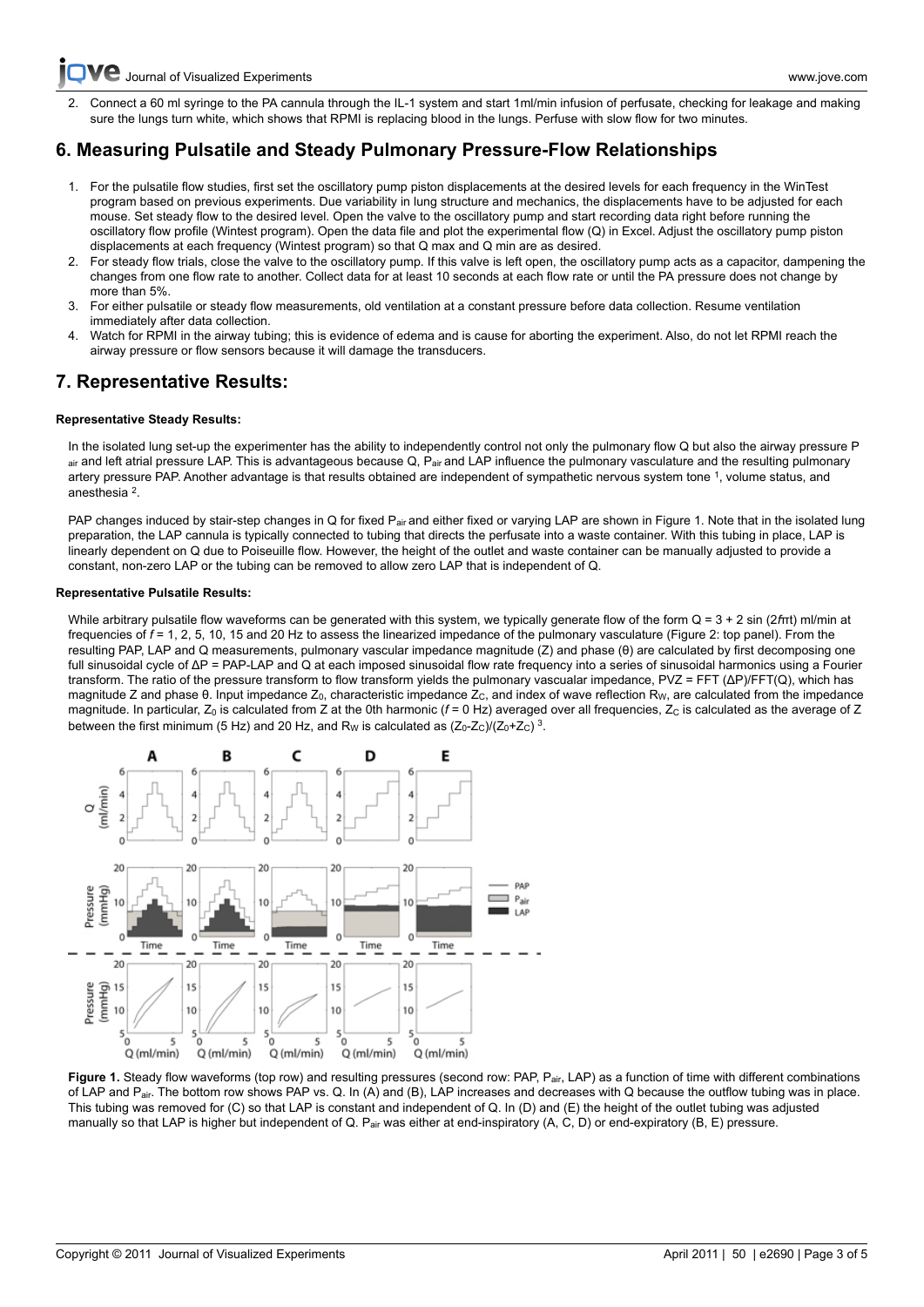

**Figure 2.** Pulsatile flow waveform Q (top panel) and resulting pressures (bottom panel: PAP, LAP and P<sub>air</sub>) as a function of time. From these pulsatile pulmonary pressure-flow relationships, PVZ can be calculated, which reflects the total right ventricular afterload.

### **Discussion**

#### **Critical steps in the surgery**

It is critical that care is taken when cutting the rib cage away from the lungs. The lungs must be fully exposed and uninhibited by surrounding tissues during inflation but not damaged during the process of isolation. The use of a flat object like the back end of the forceps can be used to hold the lungs away from the chest wall so that there is a clear path for scissors to cut. Another critical step is the placement of the suture around the pulmonary artery and the aorta. Using a blunted straight tweezers will reduce the risk of puncturing the pulmonary artery. The final critical step during the surgery is the placement of the cannulas. If the cannulas are too high above the plane of the great vessels as they exit the heart, the cannulas can pull on either the pulmonary artery or pulmonary veins. If the cannula in the left atrium is too low, it can block flow into the left lung. As a consequence, more flow goes to the right lung, increasing PAP and hastening the development of edema in the right lung.

#### **Critical steps during data collection**

Steady flow data collection should be performed quickly, especially for high flow rates, so that the exposure of the lung vasculature to high fluid shear stresses is minimized. In our experience, high shear stresses lead to lung edema. Also, rapid increases in shear stress can cause lung edema. For steady flow conditions, an increase in flow of 6 ml/min/min does not cause edema. Steady flow rates over 5 ml/min can be obtained without edema in certain conditions. We have perfused lungs of control and chronically hypoxic mice with steady flow rates as high as 10 ml/min successfully.

#### **Frequency limitations**

The highest frequency tested by us is typically 20 Hz because we use a flow waveform Q = 3 + 2 sin (2*f*πt) ml/min. The pump we describe here can generate oscillations at higher frequencies (at least 50 Hz), however the trade-off is decreased stroke length, i.e., change in Q. A more physiological flow waveform in which the magnitude of flow oscillation decreases with increasing frequency could likely be simulated with this system. Alternatively, a custom perfusion pump could be used with the same surgical isolation and ventilation procedures described here. The frequency range of the pressure transducers (P75, Harvard Apparatus, Holliston, MA) is reported as 0-100 Hz. The actual frequency response of the transducers is dependent on the stiffness and size of the tubing used to connect the transducers to the PA and LA cannulas. Using metal tubing instead of polyethylene tubing would increase the response of the system. However it is not possible to use completely rigid tubing because flexibility in cannula location and placement are needed during surgery. Nevertheless, higher frequency response transducers and/or more rigid tubing would increase the signal-to-noise in the pressure measurements and enable PVZ to be obtained at higher frequencies.

### **Applications**

This isolated lung preparation has been used to investigate the effect of pulmonary embolism <sup>4</sup> as well as chronic hypoxia <sup>5</sup> on pulsatile pulmonary pressure-flow relationships. It also was used to investigate the effects of vasoactive agents in the pulmonary circulation <sup>6</sup> and to quantify the proximal and distal pulmonary vascular effects of acute rho kinase inhibition 7. This technique can be used to quantify pulmonary vascular physiology in inbred or outbred strains of mice or genetically engineered mice <sup>8</sup>. The interpretation of the pressure-flow data obtained with this isolated lung preparation is not complicated by differences in heart rate or cardiac output between strains of mice. It is important to note that the impedance spectra obtained in an isolated, ventilated perfused lung in response to a non-physiological waveform should not be directly compared to those obtained in an in vivo preparation in response to a normal heart beat. Also, in vivo, ventilation is by negative, not positive, pressure and the viscosity of blood is approximately 4-fold the viscosity of RPMI with Ficoll.

### **Significance**

Using the isolated, ventilated, perfused mouse lung preparation, we have been able to show that smooth muscle cell de-activation by acute rho-kinase inhibition has no direct effect on the compliance of the large, conduit arteries that significantly impact RV afterload <sup>7</sup>. The clinical importance of proximal artery compliance has been increasingly recognized 9-11. Additionally, decreased main pulmonary artery compliance has been shown to be an excellent predictor of mortality in pulmonary arterial hypertension <sup>10,11</sup>. The main cause of death from pulmonary hypertension is right ventricular failure; however increased mean pulmonary artery pressure alone is not sufficient to cause failure <sup>12</sup>. A more effective measure of total right ventricular afterload is PVZ, which depends on both proximal compliance and distal resistance and is calculated from pulsatile pulmonary pressure-flow relationships such as can be obtained in mouse lungs with this protocol.